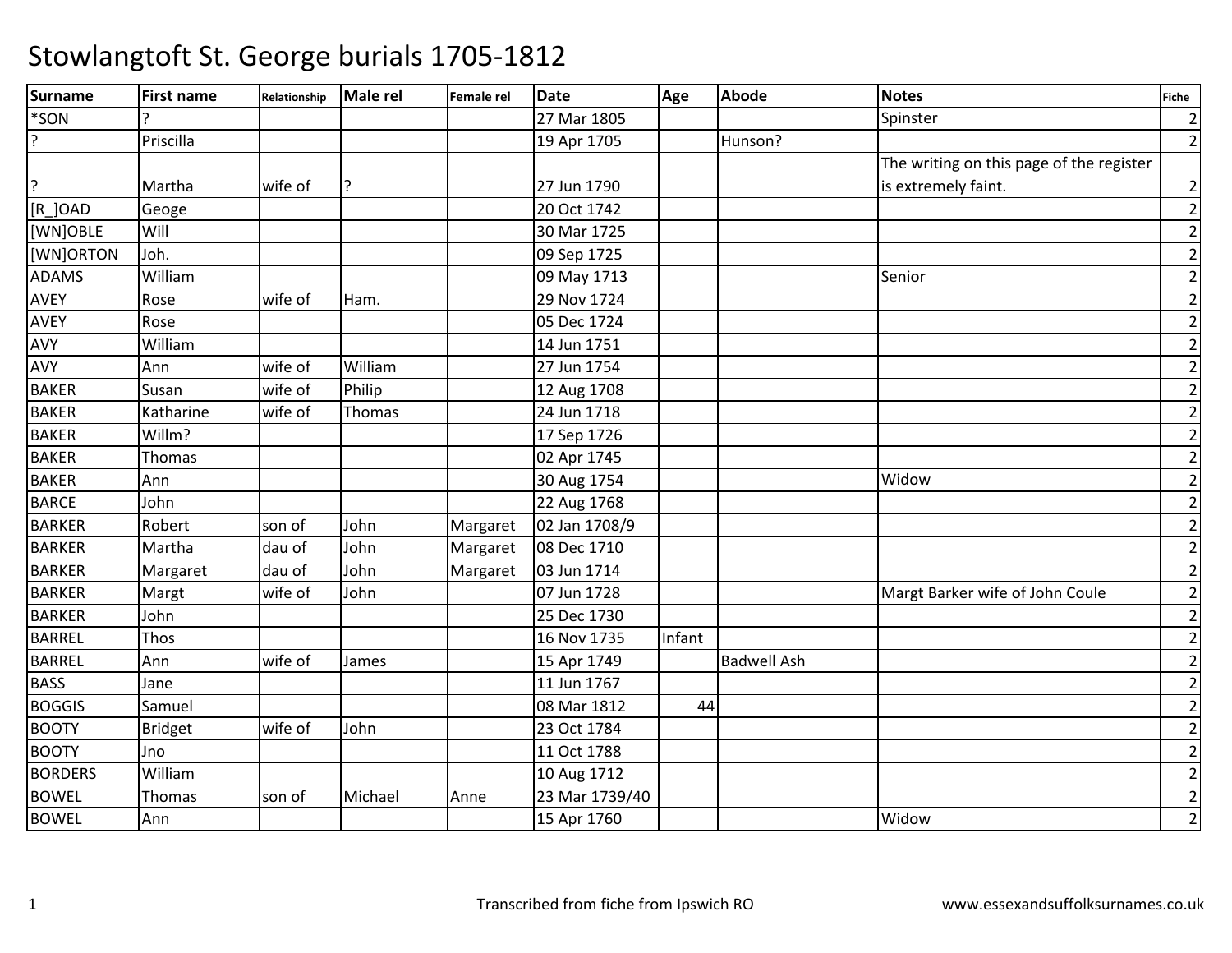| <b>Surname</b>  | <b>First name</b> | Relationship | Male rel | Female rel | <b>Date</b>    | Age            | <b>Abode</b>           | <b>Notes</b>                           | Fiche          |
|-----------------|-------------------|--------------|----------|------------|----------------|----------------|------------------------|----------------------------------------|----------------|
|                 |                   |              |          |            |                |                |                        | The body of Mr Thos Bowes - son of Mr  |                |
|                 |                   |              |          |            |                |                |                        | Ri* Bowes, Rector of this parish - And |                |
|                 |                   |              |          |            |                |                |                        | Grandson of Mr Tho. Bowes, was         |                |
|                 |                   |              |          |            |                |                |                        | brought from Bury St Edmunds And       |                |
|                 |                   |              |          |            |                |                |                        | interr'd in the chancel of this parish |                |
| <b>BOWES</b>    | Thos              | son of       | Ri*      |            | 31 May 1705    |                | <b>Bury St Edmunds</b> | church.                                | $\overline{2}$ |
| <b>BRETT</b>    | Ruben             | son of       | Ruben    | Lydia      | 29 Jun 1771    |                |                        |                                        | $\mathbf{2}$   |
| <b>BRETT</b>    | Lydia             | dau of       | Ruben    | Lydia      | 29 Jun 1771    |                |                        |                                        | $\overline{2}$ |
| <b>BRETT</b>    | Sarah             | dau of       | Reuben   | Lydia      | 13 May 1791    |                |                        |                                        | $\overline{2}$ |
| <b>BRICK</b>    | Hellen            |              |          |            | 09 Apr 1761    |                | Fakenham               | Widow                                  | $\overline{2}$ |
| <b>BROOKS</b>   | William           | son of       | George   | Lydia      | 21 May 1799    | $\overline{2}$ |                        |                                        | $\overline{2}$ |
| <b>BUGG</b>     | Robert            | son of       | Robt     | Mary       | 04 Jan 1749/50 |                |                        |                                        | $\overline{2}$ |
| <b>BUGG</b>     | Robert            |              |          |            | 16 Mar 1749/50 | Infant         |                        |                                        | $\overline{2}$ |
| <b>BUGG</b>     | Mary              |              |          |            | 19 Sep 1752    | Infant         |                        |                                        | $\overline{2}$ |
| <b>BUGG</b>     | John              |              |          |            | 07 Sep 1756    | Infant         |                        |                                        | $\overline{2}$ |
| <b>BUGG</b>     | Mary              | wife of      | Robert   |            | 23 Oct 1786    |                |                        |                                        | $\overline{2}$ |
| <b>BUGG</b>     | Robert            |              |          |            | 06 Jan 1795    |                |                        |                                        | $\overline{2}$ |
| <b>BUMSTEAD</b> | Mary              | dau of       | Thomas   | Mary       | 15 Mar 1712/3  |                |                        | Baptised 12 March.                     | $\overline{2}$ |
| <b>BUMSTEAD</b> | Joseph            | son of       | Thomas   | Mary       | 26 Jan 1720/1  |                |                        |                                        | $\overline{2}$ |
| <b>BUMSTEAD</b> | Thamapie          |              |          |            | 30 Sep 1724    |                |                        |                                        | $\overline{2}$ |
| <b>BUMSTED</b>  | Mary              | wife of      | Tho.     |            | 24 Apr 1724    |                |                        |                                        | $\overline{2}$ |
| <b>BUMSTED</b>  |                   |              |          |            | 08 Nov 1726    |                |                        | <b>Widow Bumsted</b>                   | $\overline{2}$ |
| <b>BUMSTED</b>  | Elvy              |              |          |            | 05 Nov 1728    |                |                        |                                        | $\overline{2}$ |
| <b>BUMSTED</b>  | Tho.              |              |          |            | 02 May 1729    |                |                        |                                        | $\overline{2}$ |
| <b>BUMSTED</b>  | Tho.              |              |          |            | 16 May 1729    |                |                        | Jnr.                                   | $\overline{2}$ |
| <b>BUTTON</b>   | Elizabeth         | wife of      | Thomas   |            | 27 Aug 1720    |                | Drinkston              |                                        | $\overline{2}$ |
| <b>BUTTON</b>   | Tho.              |              |          |            | 18 Jun 1724    |                | Drinkston              | Jnr.                                   | $\overline{2}$ |
| <b>BUTTON</b>   | Tho.              |              |          |            | 07 Apr 1729    |                | Drinkston              |                                        | $\overline{2}$ |
| <b>CAGE</b>     | John              |              |          |            | 29 Apr 1715    |                |                        |                                        | $\overline{2}$ |
| CAGE            | Marthe            |              |          |            | 08 May 1725    |                |                        | Widow                                  | $\overline{2}$ |
| CANHAM          | Mary              | wife of      | Francis  |            | 01 May 1755    |                |                        |                                        | $\overline{2}$ |
| <b>CLARK</b>    | John              | son of       | James    | Elizabeth  | 07 Aug 1715    |                |                        |                                        | $\overline{2}$ |
| <b>CLARK</b>    | James             | son of       | James    | Elizabeth  | 19 Aug 1720    |                |                        |                                        | $\overline{2}$ |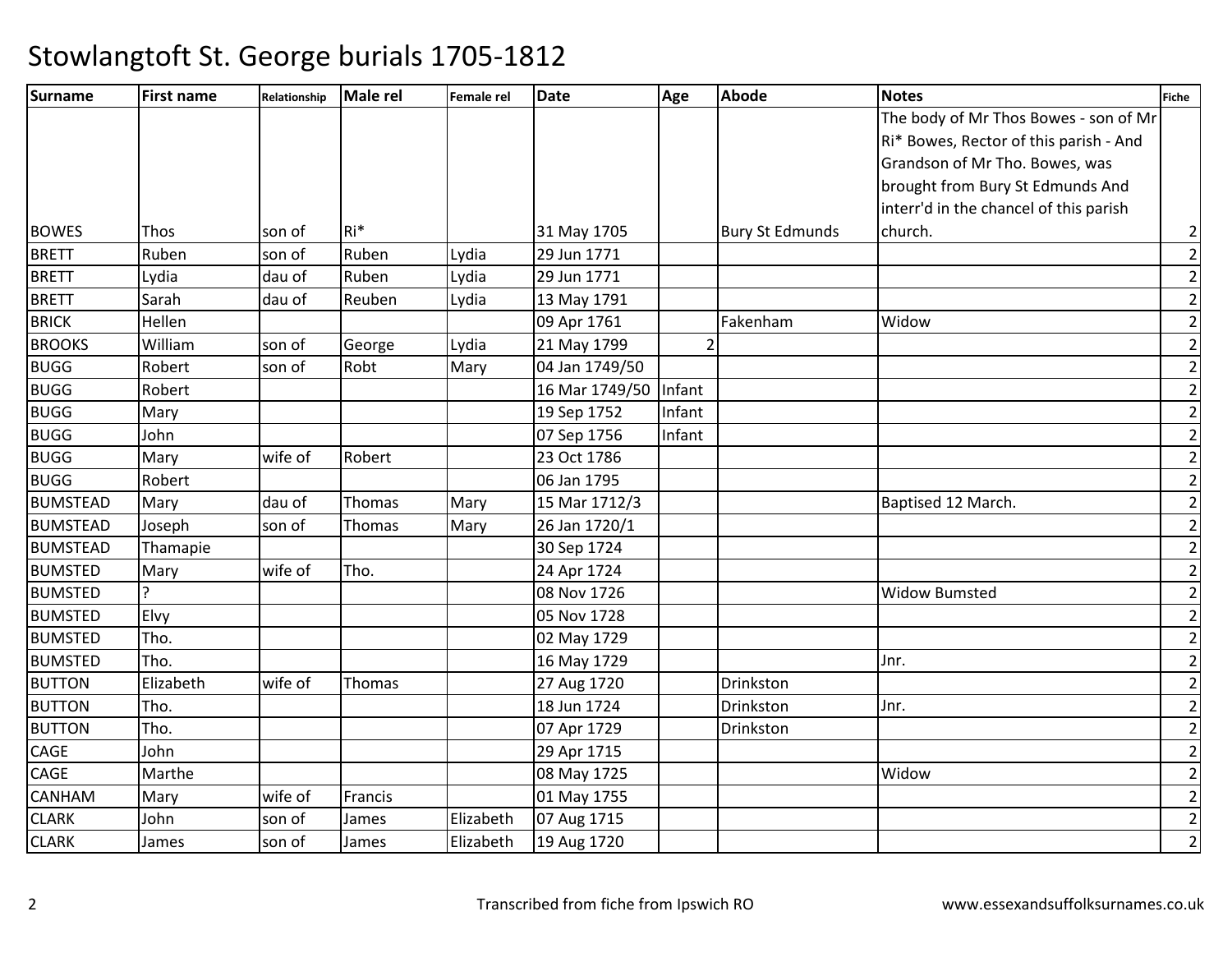| <b>Surname</b>   | <b>First name</b> | Relationship | Male rel | Female rel | <b>Date</b>   | Age    | <b>Abode</b> | <b>Notes</b>                    | <b>Fiche</b>   |
|------------------|-------------------|--------------|----------|------------|---------------|--------|--------------|---------------------------------|----------------|
| <b>CLARK</b>     | Mary              | dau of       | James    | Elizabeth  | 08 May 1721   |        |              |                                 | $\overline{2}$ |
| <b>CLARK</b>     | Sarah             | dau of       | James    | Elizabeth  | 06 Jun 1723   |        |              |                                 | $\overline{2}$ |
| <b>CLARKE</b>    | James             |              |          |            | 25 Feb 1727/8 |        | Norton       |                                 | $\mathbf{2}$   |
| <b>CLARKE</b>    | Sarah             |              |          |            | 05 Dec 1729   |        |              |                                 | $\mathbf{2}$   |
| <b>CLARKE</b>    | Margaret          |              |          |            | 04 Nov 1736   |        |              |                                 | $\overline{2}$ |
| <b>COCKSEDGE</b> | Ann               | wife of      | Tho.     |            | 17 Mar 1726/7 |        |              |                                 | $\overline{2}$ |
| <b>COCKSEDGE</b> | Tho.              |              |          |            | 12 Jan 1727/8 |        |              | Mr. Tho. Cocksedge              | $\overline{2}$ |
| <b>COCKSEDGE</b> | Thos.             |              |          |            | 25 Aug 1739   |        |              |                                 | $\mathbf{2}$   |
| <b>COCKSEDGE</b> | Rachel            |              |          |            | 09 Mar 1788   |        |              |                                 | $\overline{2}$ |
| <b>COLE</b>      | John              |              |          |            | 12 Aug 1724   |        |              | Infant                          | $\overline{2}$ |
| <b>COLE</b>      | Anne              | wife of      | Humfry   |            | 03 Dec 1738   |        |              |                                 | $\overline{2}$ |
| COLE             | Humfrey           |              |          |            | 11 Jun 1751   |        |              |                                 | $\mathbf{2}$   |
| <b>COLE</b>      | ς                 |              |          |            | 21 Feb 1765   |        |              | <b>Widow Cole</b>               | $\overline{2}$ |
| COLLE            | Anne              |              |          |            | 20 Oct 1727   |        |              |                                 | $\overline{2}$ |
| <b>COOKE</b>     | Anne              |              |          |            | 26 Feb 1737/8 |        |              | Widow                           | $\overline{2}$ |
| <b>COOPER</b>    | George            |              |          |            | 12 Feb 1772   |        |              |                                 | $\mathbf{2}$   |
| <b>COOPPER</b>   | Elisabeth         |              |          |            | 29 Sep 1777   |        |              | Widow                           | $\overline{2}$ |
| <b>COPSEY</b>    | John              |              |          |            | 16 Jan 1788   |        |              |                                 | $\mathbf{2}$   |
| <b>COPSEY</b>    | Elizabeth         |              |          |            | 01 Dec 1793   |        |              | Widow                           | $\mathbf{2}$   |
| <b>COPSEY</b>    | Sarah             | dau of       | John     | Elizabeth  | 16 Mar 1807   | 40     |              | Spinster                        | $\mathbf{2}$   |
| <b>COPSY</b>     | Mary              | wife of      | John     |            | 19 Mar 1753   |        |              |                                 | $\mathbf{2}$   |
| <b>COPSY</b>     | John              |              |          |            | 05 Jul 1753   |        |              |                                 | $\overline{2}$ |
| <b>COULE</b>     | Margt             | wife of      | John     |            | 07 Jun 1728   |        |              | Margt Barker wife of John Coule | $\overline{2}$ |
| <b>CRASK</b>     | Robert            | son of       | Robert   | Elizabeth  | 26 Aug 1806   | 15     |              | Mother's maiden name: Simpson   | $\mathbf{2}$   |
| <b>CRISPE</b>    | Francis           |              |          |            | 06 Sep 1750   |        |              |                                 | $\mathbf{2}$   |
| <b>CROSBY</b>    | Richard           |              |          |            | 01 Sep 1728   | Infant |              |                                 | $\overline{2}$ |
| <b>CROSBY</b>    | Sarah             |              |          |            | 05 Feb 1766   |        |              | Widow                           | $\mathbf{2}$   |
| <b>CULLING</b>   | Ann               | wife of      | Robert   |            | 04 Jun 1777   |        |              |                                 | $\overline{2}$ |
| <b>CURREY</b>    | James             |              |          |            | 13 Jun 1797   |        |              |                                 | $\mathbf{2}$   |
| <b>CUTTEN</b>    | Elisabeth         |              |          |            | 19 May 1781   |        |              | Widow                           | $\mathbf{2}$   |
| <b>CUTTING</b>   | Robert            |              |          |            | 16 Dec 1801   |        |              |                                 | $\mathbf{2}$   |
| <b>CUTTON</b>    | Sarah             | dau of       | William  | Elizabeth  | 07 Jun 1747   |        |              |                                 | $\overline{2}$ |
| <b>CUTTON</b>    | William           |              |          |            | 04 Jan 1763   |        |              |                                 | $\overline{2}$ |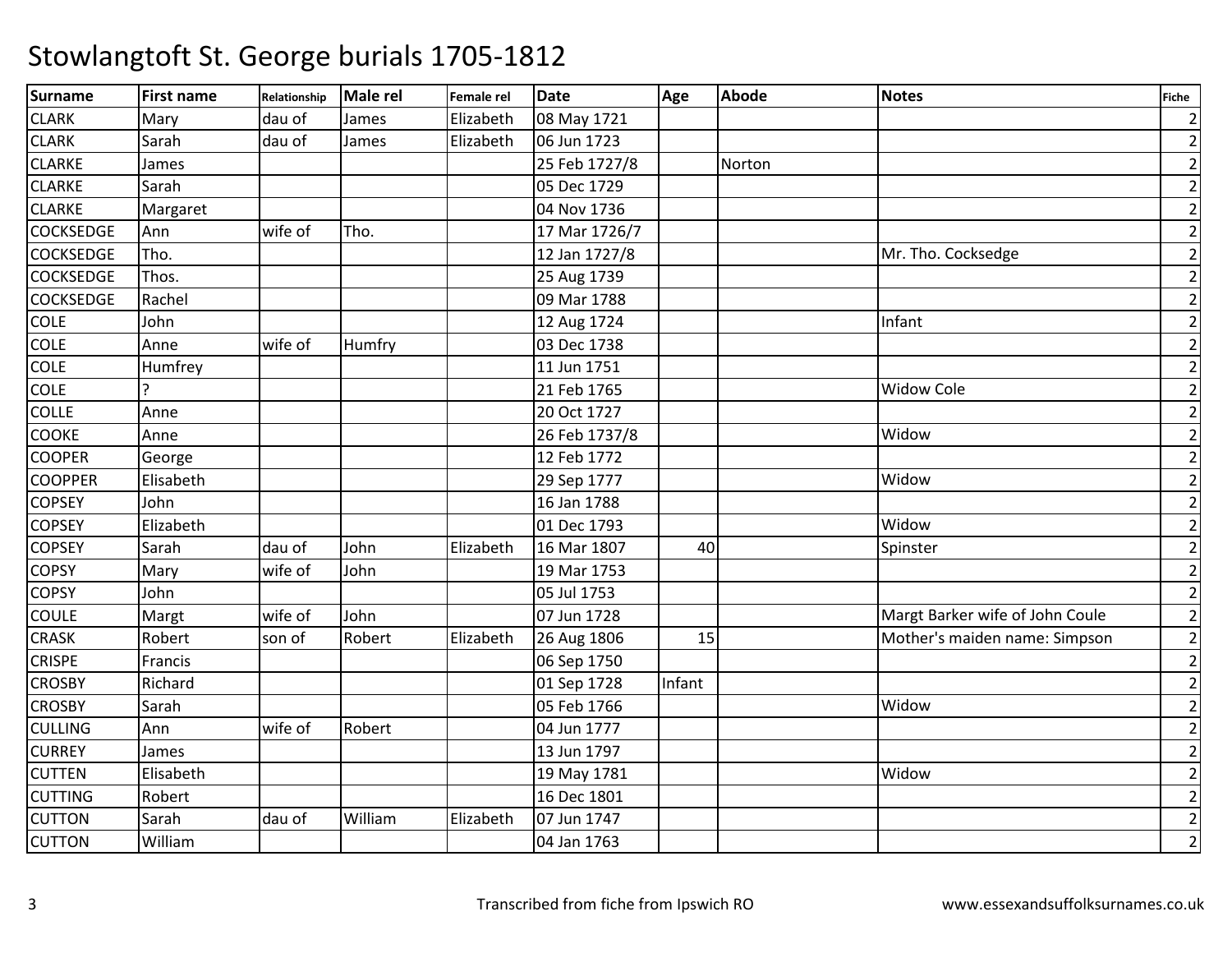| <b>Surname</b> | <b>First name</b> | Relationship | Male rel   | Female rel | <b>Date</b>   | Age    | <b>Abode</b> | <b>Notes</b>                         | Fiche          |
|----------------|-------------------|--------------|------------|------------|---------------|--------|--------------|--------------------------------------|----------------|
| DAY            | Mary              | wife of      | John       |            | 12 Feb 1711/2 |        |              |                                      | $\overline{2}$ |
| <b>DAY</b>     | John              |              |            |            | 12 Aug 1713   |        |              | Senior                               | $\overline{2}$ |
| <b>DEDMAN</b>  | John              |              |            |            | 13 Apr 1725   |        |              |                                      | $\overline{2}$ |
| DE'WES         | Sermen            |              |            |            | 23 Apr 1731   |        |              | Sir Sermen De'wes, Baronet           | $\overline{2}$ |
|                |                   |              |            |            |               |        |              | The Honourable Dame De La Riviere    |                |
|                |                   |              |            |            |               |        |              | D'Ewes the wife of Sir Simeon D'Ewes |                |
| <b>D'EWES</b>  | De La Riviere     | wife of      | Simeon     |            | 12 Feb 1708/9 |        |              | Baronet                              | $\overline{2}$ |
| <b>D'EWES</b>  | Willoughby        |              |            |            | 20 Sep 1710   |        |              | Mr Willoughy D'Ewes                  | $\overline{2}$ |
|                |                   |              |            |            |               |        |              | Second wife of Sir Simonds D'Ewes    |                |
| <b>D'EWES</b>  | Elizabeth         | wife of      | Simonds    |            | 05 Apr 1717   |        |              | Baronet                              | $\overline{2}$ |
|                |                   |              |            |            |               |        |              | Priscilla Lady D'Ewes, relict of Sir |                |
| <b>D'EWES</b>  | Priscilla         | relict of    | Willoughby |            | 06 Sep 1719   |        |              | Willoughby D'Ewes, baronet           | $\overline{2}$ |
| <b>DODDIAN</b> | John              |              |            |            | 27 Jan 1735/6 | Infant |              |                                      | $\mathbf{2}$   |
| <b>DOWSE</b>   | Margaret          | dau of       | Nathaniel  | Mary       | 18 Apr 1798   |        |              |                                      | $\overline{2}$ |
| <b>DURRANT</b> | Elizabeth         |              |            |            | 04 May 1757   |        |              |                                      | $\overline{2}$ |
| D'WES          | Simon             |              |            |            | 20 May 1722   |        |              | Sir Simon D'Wes, Baronet             | $\overline{2}$ |
| <b>EASTER</b>  | Tence?            |              |            |            | * * 1767      |        |              |                                      | $\overline{2}$ |
| <b>EAVIS</b>   | Susanna           |              |            |            | 09 Mar 1783   |        |              |                                      | $\mathbf 2$    |
| <b>EAVY</b>    | Robert            |              |            |            | 25 Nov 1779   |        |              |                                      | $\overline{2}$ |
| <b>EDWARDS</b> | John              |              |            |            | 25 Nov 1754   |        |              |                                      | $\overline{2}$ |
| <b>FIRMIN</b>  | George            | son of       | James      | Jane       | 03 Aug 1796   |        |              |                                      | $\overline{2}$ |
| <b>FIRMIN</b>  | James             | son of       | James      | Jane       | 11 Oct 1799   | 20     |              |                                      | $\overline{2}$ |
| <b>FIRMIN</b>  | William           | son of       | James      | Jane       | 16 Nov 1800   |        |              |                                      | $\overline{2}$ |
| <b>FIRMIN</b>  | Margaret          | dau of       | James      | Jane       | 17 Mar 1801   |        |              |                                      | $\overline{2}$ |
| <b>FOLSHER</b> | Anne              |              |            |            | 26 Sep 1727   |        |              |                                      | $\overline{2}$ |
| <b>FOOCKS</b>  | Elizb.            |              |            |            | 24 Jan 1730/1 |        |              | Widow                                | $\overline{2}$ |
| <b>FORDHAM</b> | Robert            |              |            |            | 07 Jan 1750/1 | Infant |              |                                      | $\overline{2}$ |
| <b>FORDHAM</b> | Francis           |              |            |            | 28 Jul 1770   |        |              |                                      | $\mathbf 2$    |
| <b>FORDHAM</b> | ͻ                 |              |            |            | 09 Dec 1771   |        |              | <b>Widow Fordham</b>                 | $\overline{2}$ |
| <b>FROAST</b>  | Sarah             |              |            |            | 05 Jul 1784   |        |              | Widow. Buried by the Parish.         | $\overline{2}$ |
| <b>FROASY</b>  | Sarah             |              |            |            | 17 Apr 1780   |        |              | Widow                                | $\overline{2}$ |
| <b>FROST</b>   | Mary              | wife of      | Thomas     |            | 17 May 1718   |        |              |                                      | $\overline{2}$ |
| <b>FROST</b>   | Gabriel           | son of       | Thomas     | Mary       | 22 Jul 1718   |        |              | Mary, the mother, is deceased        | $\overline{2}$ |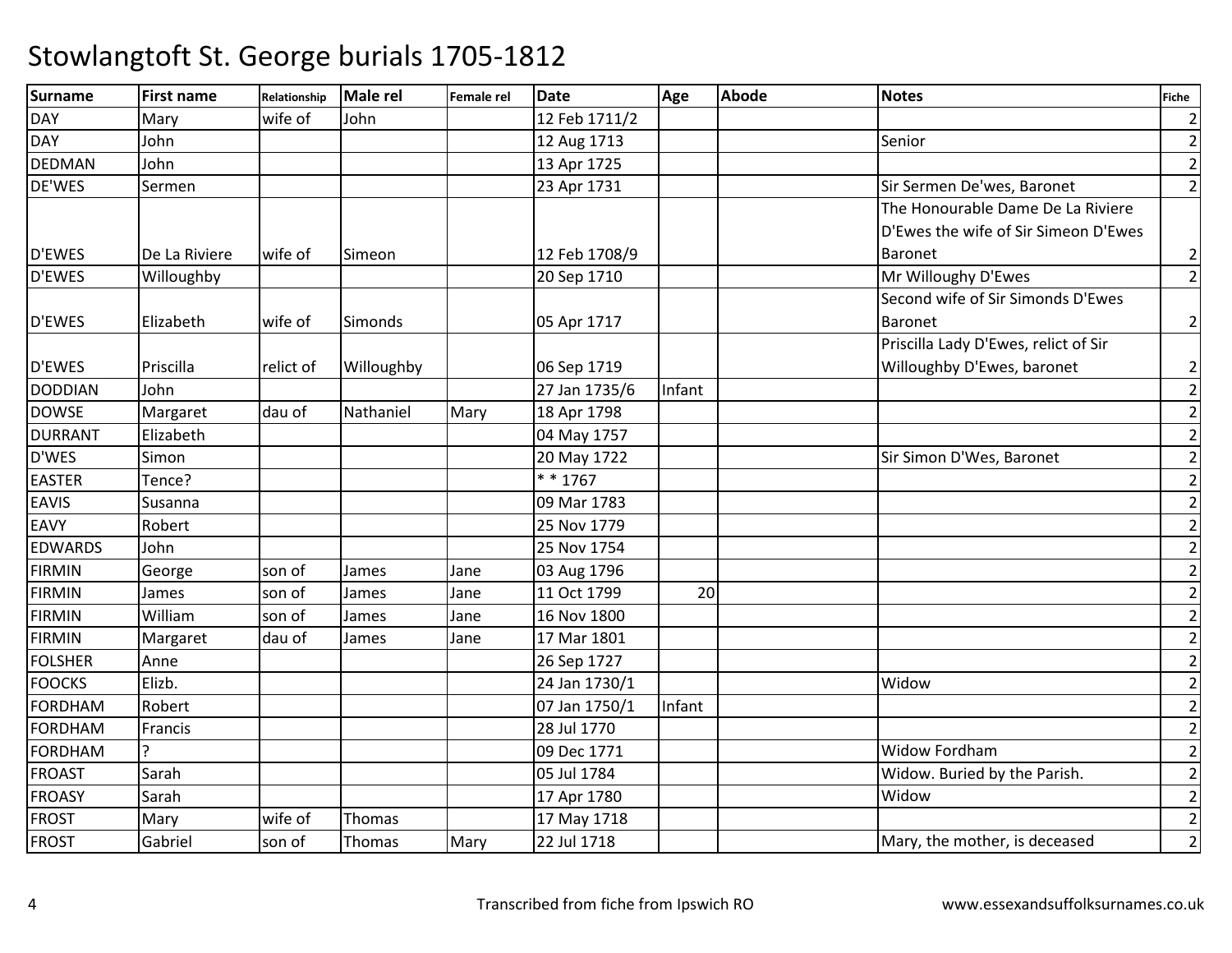| <b>Surname</b>    | <b>First name</b> | Relationship | Male rel | Female rel | <b>Date</b>    | Age | <b>Abode</b>        | <b>Notes</b>                         | Fiche          |
|-------------------|-------------------|--------------|----------|------------|----------------|-----|---------------------|--------------------------------------|----------------|
| <b>FROST</b>      | George            |              |          |            | 12 Feb 1768    |     |                     |                                      | $\overline{2}$ |
| <b>FROSTE</b>     | Tho               |              |          |            | 29 Mar 1737    |     |                     |                                      | $\mathbf{2}$   |
| <b>FULCHER</b>    | Thomas            |              |          |            | 01 Mar 1764    |     |                     |                                      | $\mathbf{2}$   |
| <b>FULLER</b>     | Elizabeth         | wife of      | Robert   |            | 19 Oct 1715    |     | <b>Badwell Ash</b>  |                                      | $\overline{2}$ |
| GAJMEB?           | Anne              |              |          |            | 14 May 1724    |     |                     |                                      | $\mathbf{2}$   |
| <b>GALLANT</b>    | Thos              |              |          |            | 15 Apr 1758    |     | Tottington, Norfolk | Senr.                                | $\overline{2}$ |
|                   |                   |              |          |            |                |     |                     | Jnr (son of the above - Thos Gallant |                |
| <b>GALLANT</b>    | Thos              |              |          |            | 15 Apr 1758    |     | Tottington, Norfolk | senr. Buried same day)               | $\mathbf{2}$   |
| <b>GAME</b>       | Sarah             | dau of       | Hennery  | Sarah      | 13 Jul 1786    |     |                     |                                      | $\mathbf{2}$   |
| <b>GAME</b>       | Sarah             | wife of      | Henry    |            | 18 Feb 1789    |     |                     |                                      | $\mathbf{2}$   |
| <b>GARNHAM</b>    | <b>Bridget</b>    | wife of      | Thos     |            | 31 Dec 1756    |     | Ixworth             |                                      | $\overline{2}$ |
| <b>GARNHAM</b>    | Thomas            |              |          |            | 04 Jun 1767    |     |                     |                                      | $\mathbf{2}$   |
| <b>GARNMEN</b>    | Elizb.            |              |          |            | 08 Jan 1730/1  |     |                     |                                      | $\mathbf{2}$   |
| <b>GATHERCOAL</b> | Elizth.           |              |          |            | 16 Feb 1723/4  |     |                     |                                      | $\mathbf{2}$   |
| <b>GATHERCOLE</b> | Rebecca           |              |          |            | 03 May 1724    |     |                     |                                      | $\mathbf{2}$   |
| <b>GILLSON</b>    | Theopholus        | wife of      | James    |            | 21 Oct 1735    |     | Langham             |                                      | $\overline{2}$ |
| <b>GIRKIN</b>     | Frances           | dau of       | Wm       | Debora     | 02 Jul 1799    | 5   |                     |                                      | $\mathbf{2}$   |
| <b>GOLDSMITH</b>  | Ann               | wife of      | Willm    |            | 09 May 1760    |     |                     |                                      | $\mathbf{2}$   |
| <b>GOLDSMITH</b>  | William           |              |          |            | 26 May 1786    |     |                     | Widower                              | $\overline{2}$ |
| <b>GOLDSMITH</b>  | Elizabeth         | wife of      | William  |            | 28 Jun 1791    |     |                     |                                      | $\mathbf{2}$   |
| <b>GOLDSMITH</b>  | Patience          | dau of       | William  | Elizabeth  | 04 Oct 1791    |     |                     |                                      | $\overline{2}$ |
| <b>GOLDSMITH</b>  | John              | son of       | William  | Elizabeth  | 06 Jan 1794    |     |                     |                                      | $\mathbf{2}$   |
| <b>GOLDSMITH</b>  | William           |              |          |            | 31 Jan 1797    |     |                     |                                      | $\overline{2}$ |
| <b>HAGAR</b>      | William           | son of       | John     | Ann        | 16 Jul 1786    |     |                     |                                      | $\mathbf{2}$   |
| <b>HALLADAY</b>   | Henry             | son of       | Henry    | Mary       | 22 Apr 1708    |     |                     |                                      | $\mathbf{2}$   |
| <b>HALLS</b>      | Anne              |              |          |            | 23 Mar 1713/4  |     |                     |                                      | $\overline{2}$ |
| <b>HALLS</b>      | Elizabeth         |              |          |            | 05 Oct 1716    |     | Norton              | Widow                                | $\mathbf{2}$   |
| <b>HALLS</b>      | Mary              | wife of      | Samuel   |            | 07 Jan 1719/20 |     |                     | Wife of Samuel Halls senior          | $\mathbf{2}$   |
| <b>HALLS</b>      | Sam.              |              |          |            | 04 Nov 1724    |     |                     |                                      | $\overline{2}$ |
| <b>HALLS</b>      | Sam.              |              |          |            | 24 Jan 1728/9  |     |                     |                                      | $\overline{2}$ |
| <b>HAMPSTEAD</b>  | George            |              |          |            | 18 Sep 1709    |     |                     |                                      | $\overline{2}$ |
|                   |                   |              |          |            |                |     |                     | A bachelor. Mother's maiden name:    |                |
| <b>HARPER</b>     | Stephen           | son of       | Isaac    | Maria      | 07 Oct 1806    | 22  |                     | Goodwin.                             | $\overline{2}$ |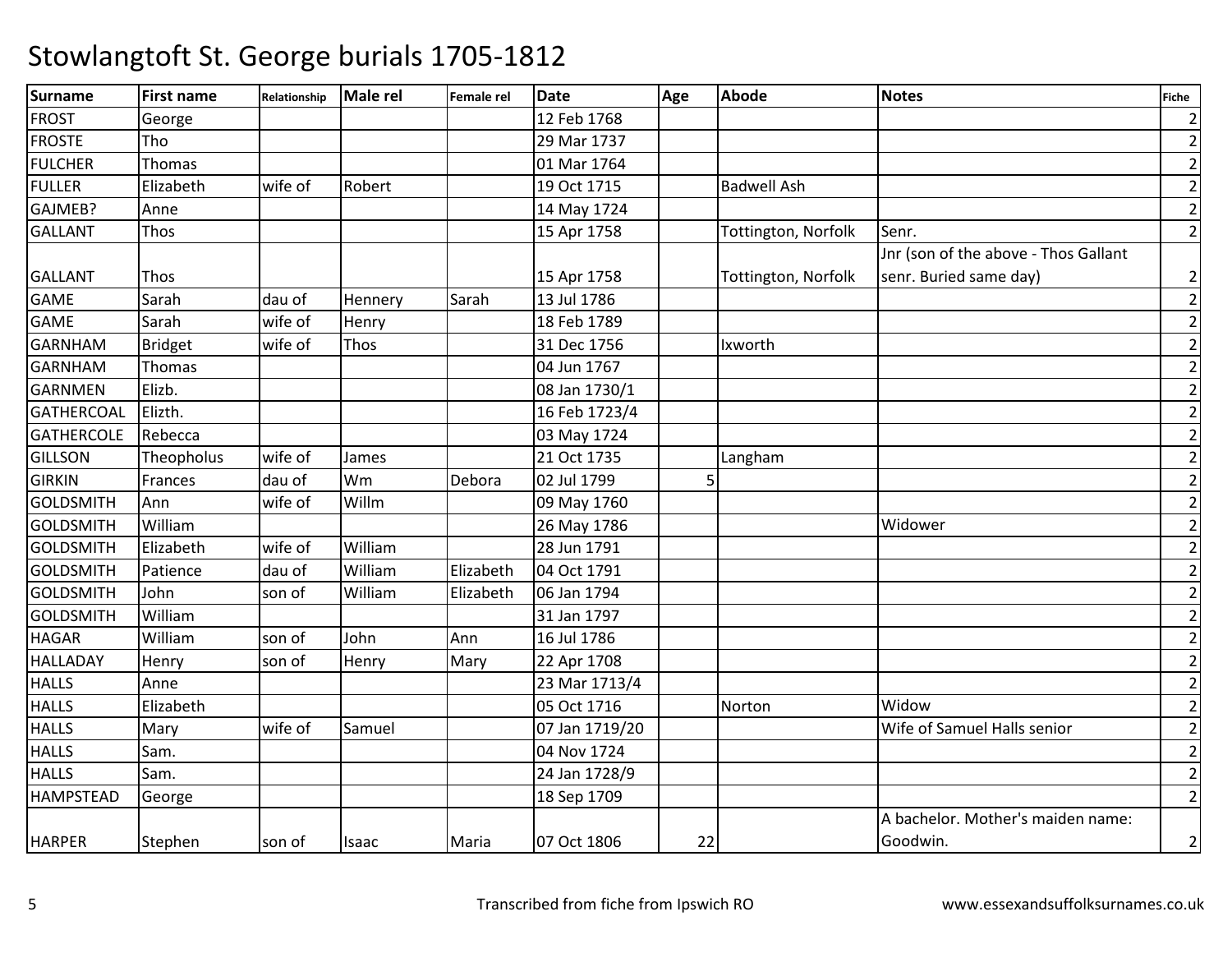| <b>Surname</b>   | <b>First name</b>   | Relationship | Male rel | Female rel | <b>Date</b>   | Age    | <b>Abode</b> | <b>Notes</b>    | <b>Fiche</b>   |
|------------------|---------------------|--------------|----------|------------|---------------|--------|--------------|-----------------|----------------|
| <b>HART</b>      | Margaret            |              |          |            | 08 Apr 1708   |        |              |                 | $\overline{2}$ |
| <b>HARVEY</b>    | Martha              | dau of       | John     | Elizabeth  | 16 Nov 1707   |        |              |                 | $\overline{2}$ |
| <b>HARVEY</b>    | Elizabeth           | dau of       | John     | Elizabeth  | 17 Sep 1710   |        |              |                 | $\overline{2}$ |
| <b>HARVEY</b>    | John                |              |          |            | 17 Sep 1712   |        |              |                 | $\overline{2}$ |
| <b>HARVEY</b>    | Mary                |              |          |            | 03 Apr 1732   |        |              |                 | $\mathbf{2}$   |
| <b>HARVEY</b>    | <b>Walter Woods</b> |              |          |            | 09 Apr 1732   |        |              |                 | $\overline{2}$ |
| <b>HARVEY</b>    | Elizabeth           |              |          |            | 18 Apr 1745   |        |              | Widow           | $\overline{2}$ |
| <b>HAWERDE</b>   | Rebecca             | wife of      | Robert   |            | 24 Jan 1722/3 |        |              |                 | $\overline{2}$ |
| <b>HAYWARD</b>   | Robert              |              |          |            | 10 Jul 1754   |        |              |                 | $\overline{2}$ |
| <b>HED</b>       | Francis             |              |          |            | 29 Mar 1728   |        |              |                 | $\overline{2}$ |
| <b>HEMPSTEAD</b> | Ann                 |              |          |            | 02 Sep 1711   |        |              | A widow         | $\overline{2}$ |
| <b>HERNE</b>     | Anne                | wife of      | Francis  |            | 02 Nov 1710   |        | Thelnetham   |                 | $\overline{2}$ |
| <b>HOLDING</b>   | Jno                 |              |          |            | 14 Sep 1788   |        |              |                 | $\overline{2}$ |
| <b>HOLIDAY</b>   | Henry               |              |          |            | 02 Oct 1709   |        |              |                 | $\overline{2}$ |
| <b>HOLYDAY</b>   | Mary                |              |          |            | 13 Apr 1729   |        |              |                 | $\overline{2}$ |
| HOW              | Robrt               |              |          |            | 10 Jun 1723   |        |              |                 | $\overline{2}$ |
| <b>HOWARD</b>    | Thos                |              |          |            | 18 Dec 1737   |        |              |                 | $\overline{2}$ |
| <b>HOWARD</b>    | Mary                | wife of      | Robt     |            | 17 Jul 1739   |        |              |                 | $\overline{2}$ |
| <b>HYNERD</b>    | ς                   |              |          |            | 28 Dec 1771   |        |              | Widow Hynerd    | $\overline{2}$ |
| <b>HYNWOOD</b>   | Robt.               |              |          |            | 30 Oct 1748   |        |              |                 | $\overline{2}$ |
| <b>JOHNSON</b>   | Jacob               |              |          |            | 21 Dec 1776   |        |              |                 | $\overline{2}$ |
| <b>JOHNSON</b>   | Hannah              | dau of       | Jno      |            | 04 Nov 1790   |        |              |                 | $\mathbf 2$    |
| <b>KING</b>      | Mary                | wife of      | Thos     |            | 05 Feb 1788   |        |              |                 | $\mathbf{2}$   |
| KIRSEY?          | Sarah               |              |          |            | 08 Jul 1766   |        |              |                 | $\overline{2}$ |
| <b>KNIGHTS</b>   | Mary                |              |          |            | 24 May 1776   |        |              | Widow           | $\overline{2}$ |
| <b>KNIGHTS</b>   | Thomas              |              |          |            | 13 Jun 1784   |        |              |                 | $\overline{2}$ |
| <b>KNIGHTS</b>   | Elisabeth           | dau of       | Tho      | Elisabeth  | 16 Oct 1788   |        |              |                 | $\overline{2}$ |
| <b>KNIGHTS</b>   | Susanna             | dau of       | Thomas   | Elizabeth  | 19 Feb 1792   |        |              |                 | $\overline{2}$ |
| <b>KNIGHTS</b>   | Elizabeth           |              |          |            | 16 Jun 1811   | 73     |              | Widow           | $\overline{2}$ |
| <b>LEGGATE</b>   | Sarah               | wife of      | Thomas   |            | 11 Jan 1807   | 47     |              | Late Coe, widow | $\overline{2}$ |
| LOCK             | Editha              |              |          |            | 28 Aug 1761   | Infant |              |                 | $\overline{2}$ |
| LOCK             | Elisabeth           |              |          |            | 26 Aug 1767   |        |              |                 | $\overline{2}$ |
| <b>LOVELES</b>   | Mary                | wife of      | Richard  |            | 19 Nov 1763   |        |              |                 | $\overline{2}$ |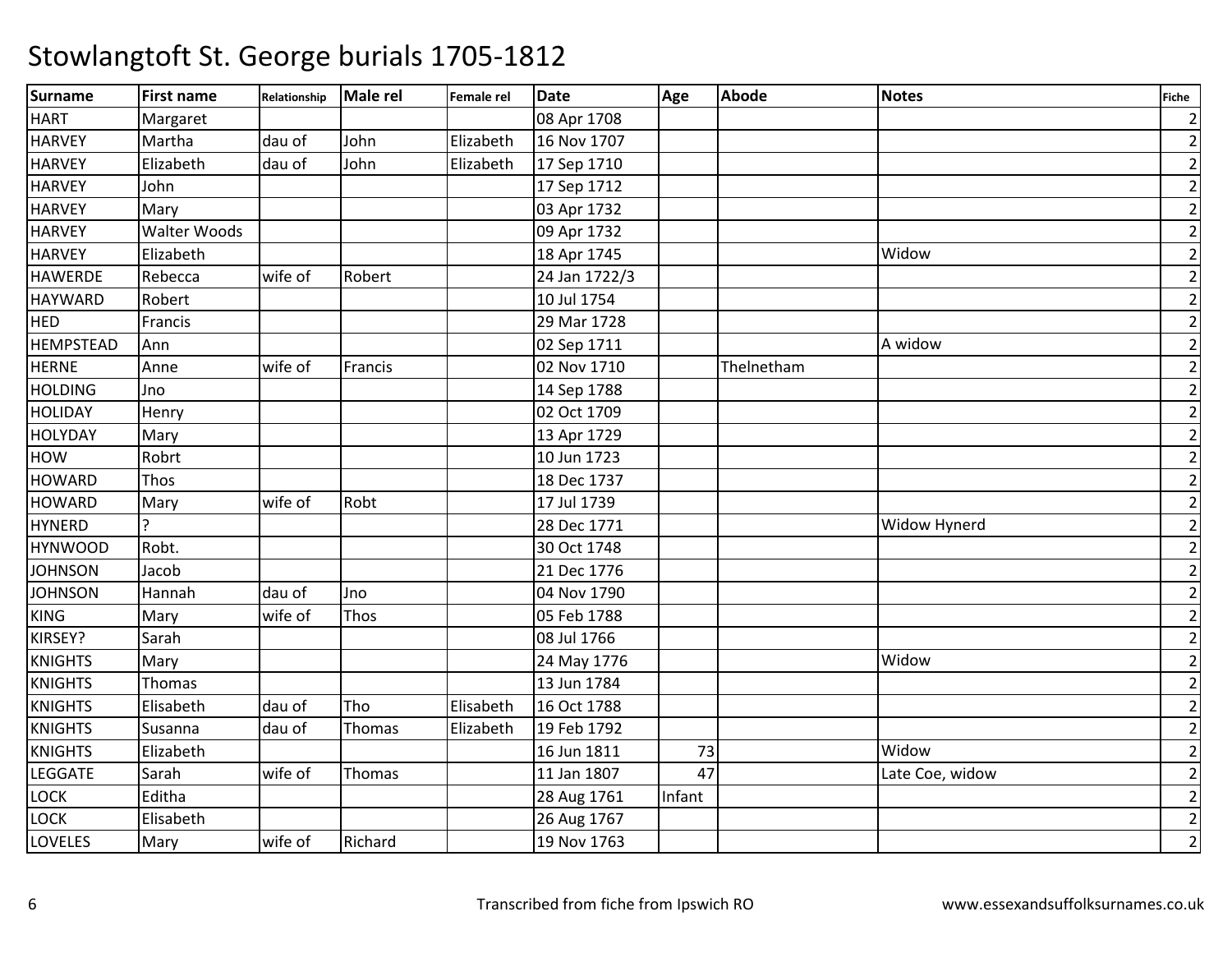| Surname         | <b>First name</b> | Relationship | <b>Male rel</b>     | <b>Female rel</b> | <b>Date</b>   | Age | <b>Abode</b> | <b>Notes</b>                         | Fiche          |
|-----------------|-------------------|--------------|---------------------|-------------------|---------------|-----|--------------|--------------------------------------|----------------|
| <b>LOVELES</b>  | Richard           | son of       | Richard             | Mary              | 08 Jul 1764   |     |              |                                      | $\overline{2}$ |
| <b>LOVELESS</b> | Richard           |              |                     |                   | 11 Oct 1750   |     |              | Jnr.                                 | $\overline{2}$ |
| <b>LOVELESS</b> | Elizabeth         | wife of      | Richard             |                   | 22 Jan 1755   |     |              |                                      | $\overline{2}$ |
| <b>LOVELESS</b> | Elizabeth         |              |                     |                   | 08 Jun 1768   |     |              |                                      | $\overline{2}$ |
|                 |                   |              |                     |                   |               |     |              | One entry for 04 Aug 1770 "Richard   |                |
|                 |                   |              |                     |                   |               |     |              | Loveless" and on another page, in    |                |
|                 |                   |              |                     |                   |               |     |              | different handwriting, an entry for  |                |
|                 |                   |              |                     |                   |               |     |              | Richard Lummiss, buried 04 Aug 1770. |                |
| <b>LOVELESS</b> | Richard           |              |                     |                   | 04 Aug 1770   |     |              | Could be the same person.            | $\overline{2}$ |
|                 |                   |              |                     |                   |               |     |              | One entry for 04 Aug 1770 "Richard   |                |
|                 |                   |              |                     |                   |               |     |              | Loveless" and on another page, in    |                |
|                 |                   |              |                     |                   |               |     |              | different handwriting, an entry for  |                |
|                 |                   |              |                     |                   |               |     |              | Richard Lummiss, buried 04 Aug 1770. |                |
| <b>LUMMISS</b>  | Richard           |              |                     |                   | 04 Aug 1770   |     |              | Could be the same person.            | $\overline{2}$ |
| <b>MAKENS</b>   | Sarah             | dau of       | Robt                | Sarah             | 14 Aug 1787   |     |              |                                      | $\overline{2}$ |
| <b>MAKENS</b>   | Frances           | wife of      | Henry               |                   | 22 Aug 1798   | 37  |              |                                      | $\overline{2}$ |
| <b>MAKINS</b>   | William           | son of       | Henry               | Frances           | 23 Jan 1791   |     |              |                                      | $\mathbf 2$    |
| <b>MAKINS</b>   | Abraham           | son of       | Henry               | Frances           | 25 Jul 1796   |     |              |                                      | $\overline{2}$ |
| <b>MANETRI</b>  | Dilrevere         |              |                     |                   | 17 Apr 1736   |     |              |                                      | $\overline{2}$ |
| <b>MARKELL</b>  | Daniel            |              |                     |                   | 24 Mar 1795   |     |              |                                      | $\overline{2}$ |
| <b>MATHEW</b>   | Jeremiah          |              |                     |                   | 01 Apr 1800   |     |              |                                      | $\overline{2}$ |
| <b>MATHEW</b>   | Elizabeth         | widow of     | Jeremiah            |                   | 04 Nov 1800   |     |              |                                      | $\overline{2}$ |
| <b>MATHEW</b>   | Thomas            |              |                     |                   | 21 Mar 1807   | 37  |              | Bachelor                             | $\overline{2}$ |
| <b>MATHEW</b>   | Ann               | wife of      | <b>Charles Thos</b> |                   | 02 Feb 1809   | 40  |              | Maiden name: Scott                   | $\overline{2}$ |
| <b>MATHEWS</b>  | Mary              | wife of      | Jeremiah            |                   | 23 Sep 1792   |     |              |                                      | $\overline{2}$ |
| <b>MATTHEW</b>  | Rose              |              |                     |                   | 16 Aug 1720   |     |              | Widow                                | $\overline{2}$ |
| <b>MORLY</b>    | William           |              |                     |                   | 31 Jan 1706/7 |     | Stowhall     | Servant                              | $\overline{2}$ |
| <b>MULLY</b>    | Martha            |              |                     |                   | 14 Jan 1706/7 |     |              | An Ancient Poore widw.               | $\mathbf 2$    |
| <b>MULLY</b>    | Robert            |              |                     |                   | 06 Jan 1715/6 |     |              |                                      | $\overline{2}$ |
| <b>MULLY</b>    | Elizabeth         | wife of      | Jno                 |                   | 21 Jun 1742   |     |              |                                      | $\overline{2}$ |
| <b>NAYLER</b>   | Mary              | wife of      | Will.               |                   | * Nov 1724    |     |              |                                      | $\overline{2}$ |
| <b>NAYLER</b>   | Mary              |              |                     |                   | 11 Nov 1724   |     |              |                                      | $\overline{2}$ |
| <b>NEAL</b>     | Abigail           |              |                     |                   | 13 Apr 1718   |     |              |                                      | $\overline{2}$ |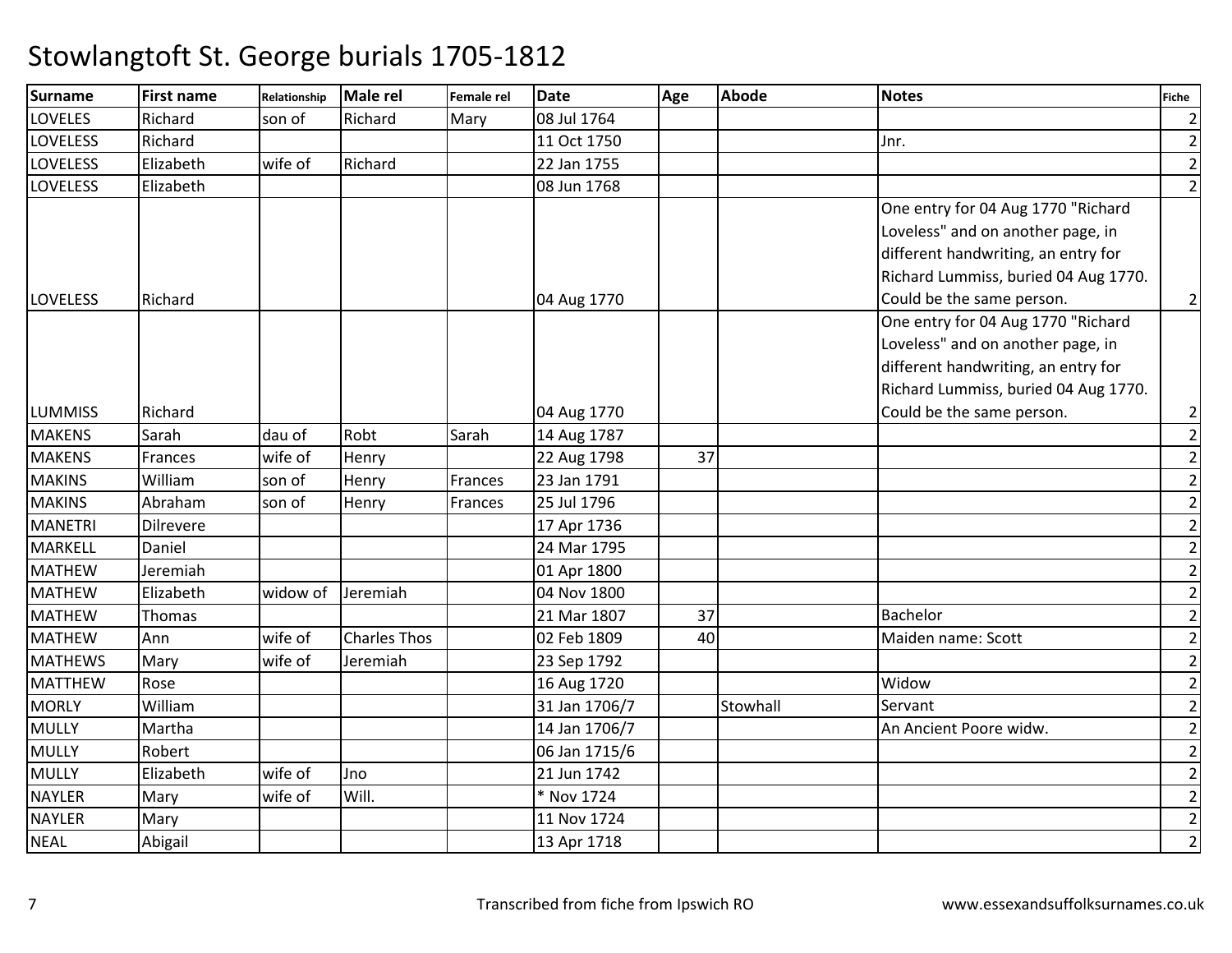| <b>Surname</b>  | <b>First name</b> | Relationship | Male rel | Female rel | <b>Date</b>   | Age    | <b>Abode</b> | <b>Notes</b>                                                                                                                                 | <b>Fiche</b>   |
|-----------------|-------------------|--------------|----------|------------|---------------|--------|--------------|----------------------------------------------------------------------------------------------------------------------------------------------|----------------|
| <b>NILES</b>    | Thomas            |              |          |            | 11 Dec 1773   |        |              |                                                                                                                                              | $\overline{2}$ |
| <b>NOBEL</b>    |                   |              |          |            | 02 Apr 1736   |        |              | The Widow Nobel                                                                                                                              | $\overline{2}$ |
| <b>NOBLE</b>    | Anne              | dau of       | William  | Elizabeth  | 17 May 1709   |        |              |                                                                                                                                              | $\overline{2}$ |
| <b>NOBLE</b>    | Robert            | son of       | William  | Elizabeth  | 06 May 1713   |        |              |                                                                                                                                              | $\overline{2}$ |
| <b>NOBLE</b>    | Elizabeth         | wife of      | William  |            | 28 Mar 1714   |        |              |                                                                                                                                              | $\overline{2}$ |
| <b>NUN</b>      | Elizabeth         | dau of       | William  | Elizabeth  | 06 Mar 1720/1 |        |              |                                                                                                                                              | $\overline{2}$ |
| <b>NUN</b>      | John              | son of       | Will.    | Elizabeth  | 30 Sep 1722   |        |              |                                                                                                                                              | $\overline{2}$ |
| <b>NUN</b>      | Will.             |              |          |            | 12 Jan 1723/4 |        |              |                                                                                                                                              | $\overline{2}$ |
| <b>NUN</b>      | Anne              | wife of      | John     |            | 17 Apr 1725   |        |              |                                                                                                                                              | $\overline{2}$ |
|                 |                   |              |          |            |               |        |              | (referring to James Waller and Henry<br>Nunn, buried the same day)<br>"Memorandum. The Two above<br>Persons were kill'd at their work by the |                |
| <b>NUNN</b>     | Henry             |              |          |            | 28 Jun 1751   |        |              | falling in of ye Pit in Mill-Field."                                                                                                         | 2              |
| <b>ORSBOURN</b> | Sarah             | dau of       |          | Sarah      | 14 Sep 1788   |        |              |                                                                                                                                              | $\overline{2}$ |
| <b>OSBORN</b>   | Henrey            |              |          |            | 20 Feb 1763   | Infant |              |                                                                                                                                              | $\overline{2}$ |
| <b>OSBORNE</b>  | Henry             |              |          |            | 30 Aug 1769   |        |              | Jnr.                                                                                                                                         | $\overline{2}$ |
| <b>OSBORNE</b>  | Thomas            |              |          |            | 02 Jul 1795   |        |              |                                                                                                                                              | $\overline{2}$ |
| <b>OSBORNE</b>  | Susanna           | dau of       | Thomas   | Sarah      | 03 Jul 1807   | 31     |              | Spinster                                                                                                                                     | $\overline{2}$ |
| <b>PARKER</b>   | Margaret          | wife of      | Richard  |            | 30 Apr 1717   |        |              |                                                                                                                                              | $\overline{2}$ |
| <b>PARKER</b>   | Richard           |              |          |            | 31 Oct 1719   |        |              |                                                                                                                                              | 2              |
| <b>PAYNE</b>    | Mary              |              |          |            | 17 Nov 1728   |        |              | Widow?                                                                                                                                       | $\overline{2}$ |
| PEACOCK         | Elizabeth         | dau of       | George   | Lydia      | 16 Oct 1713   |        |              |                                                                                                                                              | $\overline{2}$ |
| <b>PEACOCK</b>  | <b>Tobias</b>     | son of       | George   | Lydia      | 13 Oct 1717   |        |              |                                                                                                                                              | $\overline{2}$ |
| <b>PEACOCK</b>  | George            |              |          |            | 22 Sep 1718   |        | Norton       |                                                                                                                                              | $\overline{2}$ |
| <b>PEACOCK</b>  | Anne              | dau of       | George   | Lydia      | 18 May 1720   |        |              |                                                                                                                                              | $\overline{2}$ |
| <b>PEACOCK</b>  | Elizabeth         | wife of      | Wm       |            | 16 May 1738   |        |              |                                                                                                                                              | $\overline{2}$ |
| <b>PEACOCK</b>  | Willm             |              |          |            | 26 Aug 1740   |        |              |                                                                                                                                              | $\overline{2}$ |
| <b>PEACOCK</b>  | Elizabeth         |              |          |            | 05 Apr 1809   | 78     |              | Singlewoman                                                                                                                                  | $\overline{2}$ |
| <b>PEARSON</b>  | Margarett         |              |          |            | 09 Nov 1741   |        |              |                                                                                                                                              | $\overline{2}$ |
| PEARSON         |                   |              |          |            | 12 Apr 1747   |        |              | <b>Widow Pearson</b>                                                                                                                         | $\overline{2}$ |
| PETTIT          | Margaret          |              |          |            | 23 Nov 1712   |        |              |                                                                                                                                              | $\overline{2}$ |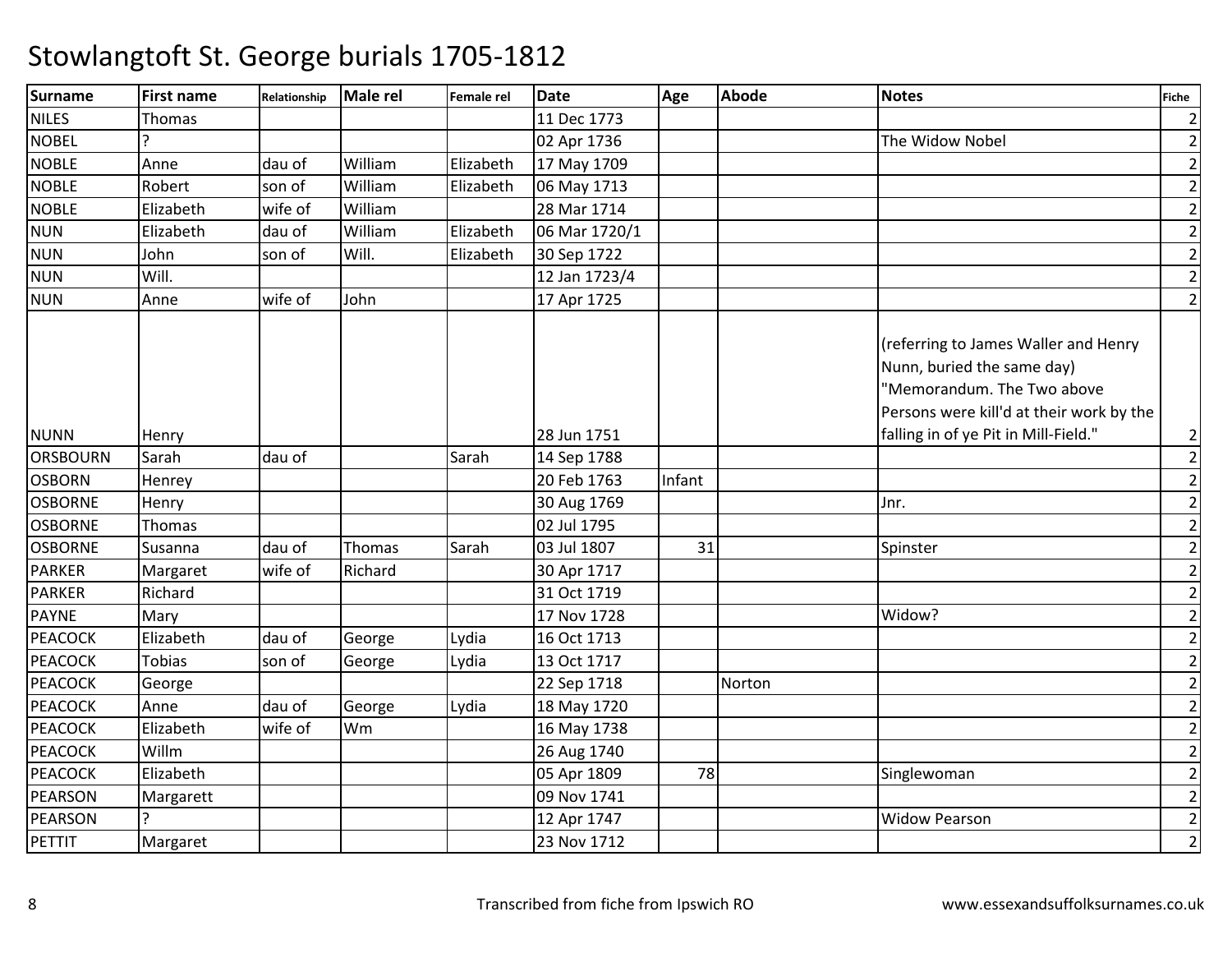| <b>Surname</b>  | <b>First name</b> | Relationship | Male rel | Female rel     | <b>Date</b>    | Age | <b>Abode</b> | <b>Notes</b>          | Fiche          |
|-----------------|-------------------|--------------|----------|----------------|----------------|-----|--------------|-----------------------|----------------|
| PETTIT          | Sarah             | dau of       | John     | Sarah          | 18 Apr 1784    |     |              |                       | $\overline{2}$ |
| PLEASANCE       | Susan             | wife of      | Tho.     |                | 20 Oct 1762    |     |              |                       | $\mathbf{2}$   |
| PLEASANCE       | James             | son of       | Thomas   | Phillis        | 20 Jul 1777    |     |              |                       | $\mathbf{2}$   |
| PLEASANCE       | Phillis           | dau of       | Thomas   | Phillis        | 09 Jan 1791    |     |              |                       | $\overline{2}$ |
| PLEASANCE       | Thomas            | son of       | Thomas   | Phyllis        | 10 Aug 1798    |     |              |                       | $\overline{2}$ |
| PLEASANTS       | Phillis           | wife of      | Thos.    |                | 05 Jul 1796    |     |              |                       | $\overline{2}$ |
| <b>POOLEY</b>   | Sarah             | dau of       | James    | <b>Bridget</b> | 13 Oct 1712    |     |              |                       | $\mathbf{2}$   |
| <b>POOLEY</b>   | <b>Bridget</b>    | wife of      | James    |                | 20 May 1738    |     |              |                       | $\mathbf{2}$   |
| <b>POOLEY</b>   | James             |              |          |                | 25 Feb 1739/40 |     |              |                       | $\mathbf{2}$   |
| <b>PRICK</b>    | Sarah             | dau of       | John     | Eleanor        | 04 Aug 1712    |     |              |                       | $\mathbf{2}$   |
| <b>PRICK</b>    | John              |              |          |                | 19 Sep 1734    |     |              |                       | $\overline{2}$ |
| <b>PRICK</b>    | Cassandra         | dau of       | Francis  | Cassandra      | 23 Feb 1748/9  |     | Hepworth     |                       | $\overline{2}$ |
| <b>PRICK</b>    | Michael           |              |          |                | 21 Mar 1751/2  |     |              |                       | $\mathbf{2}$   |
| <b>PRICK</b>    | Miles             | son of       | Frances  | Sarah          | 20 Oct 1764    |     |              |                       | $\mathbf{2}$   |
| <b>PRICK</b>    | *rah              |              |          |                | 05 Apr 1766    |     |              |                       | $\mathbf{2}$   |
| <b>PRICK</b>    | Thomas            |              |          |                | 04 Feb 1767    |     |              |                       | $\overline{2}$ |
| <b>PRICK</b>    | Elisabeth         | wife of      | Francis  |                | 20 Mar 1778    |     |              |                       | $\mathbf{2}$   |
| <b>PRICK</b>    | Francis           |              |          |                | 19 May 1782    |     |              |                       | $\mathbf{2}$   |
| <b>PRICKE</b>   | John              |              |          |                | 20 Jan 1732/3  |     |              | Jnr.                  | $\mathbf{2}$   |
| PRIMER          | Ann               |              |          |                | 26 Nov 1760    |     |              |                       | $\mathbf{2}$   |
| <b>RACE</b>     | John              | son of       | John     |                | 28 Jul 1745    |     |              |                       | $\overline{2}$ |
| <b>RACE</b>     | Elizabeth         | wife of      | Thos     |                | 07 Jun 1760    |     |              |                       | $\overline{2}$ |
| <b>RACE</b>     | Elizabeth         | dau of       | Thomas   |                | 20 May 1765    |     |              |                       | $\mathbf{2}$   |
| <b>RACE</b>     | Thomas            |              |          |                | 27 May 1766    |     |              |                       | $\overline{2}$ |
| <b>RACE</b>     | Mary              |              |          |                | 14 Apr 1771    |     |              |                       | $\mathbf{2}$   |
| <b>RANNOLS</b>  | Rob.              |              |          |                | 10 Aug 1732    |     |              |                       | $\overline{2}$ |
| <b>RANNOULS</b> | Susan             | wife of      | Rob.     |                | 04 Nov 1730    |     |              |                       | $\overline{2}$ |
| <b>RANNOULS</b> | Tho.              |              |          |                | 29 Nov 1730    |     |              |                       | $\mathbf{2}$   |
| <b>RANSON</b>   | Judith            | wife of      | Joseph   |                | 25 Nov 1793    |     |              |                       | $\mathbf{2}$   |
| <b>RAS</b>      | Sarah             | wife of      | Tho.     |                | 25 Feb 1727/8  |     |              |                       | $\overline{2}$ |
| <b>READ</b>     | Elizabeth         | wife of      | Philip   |                | 01 Nov 1749    |     |              |                       | $\mathbf{2}$   |
| <b>READ</b>     |                   |              |          |                | 06 Mar 1749/50 |     |              | First name not given. | $\overline{2}$ |
| <b>READ</b>     | Philip            |              |          |                | 06 Mar 1754    |     |              |                       | $\overline{2}$ |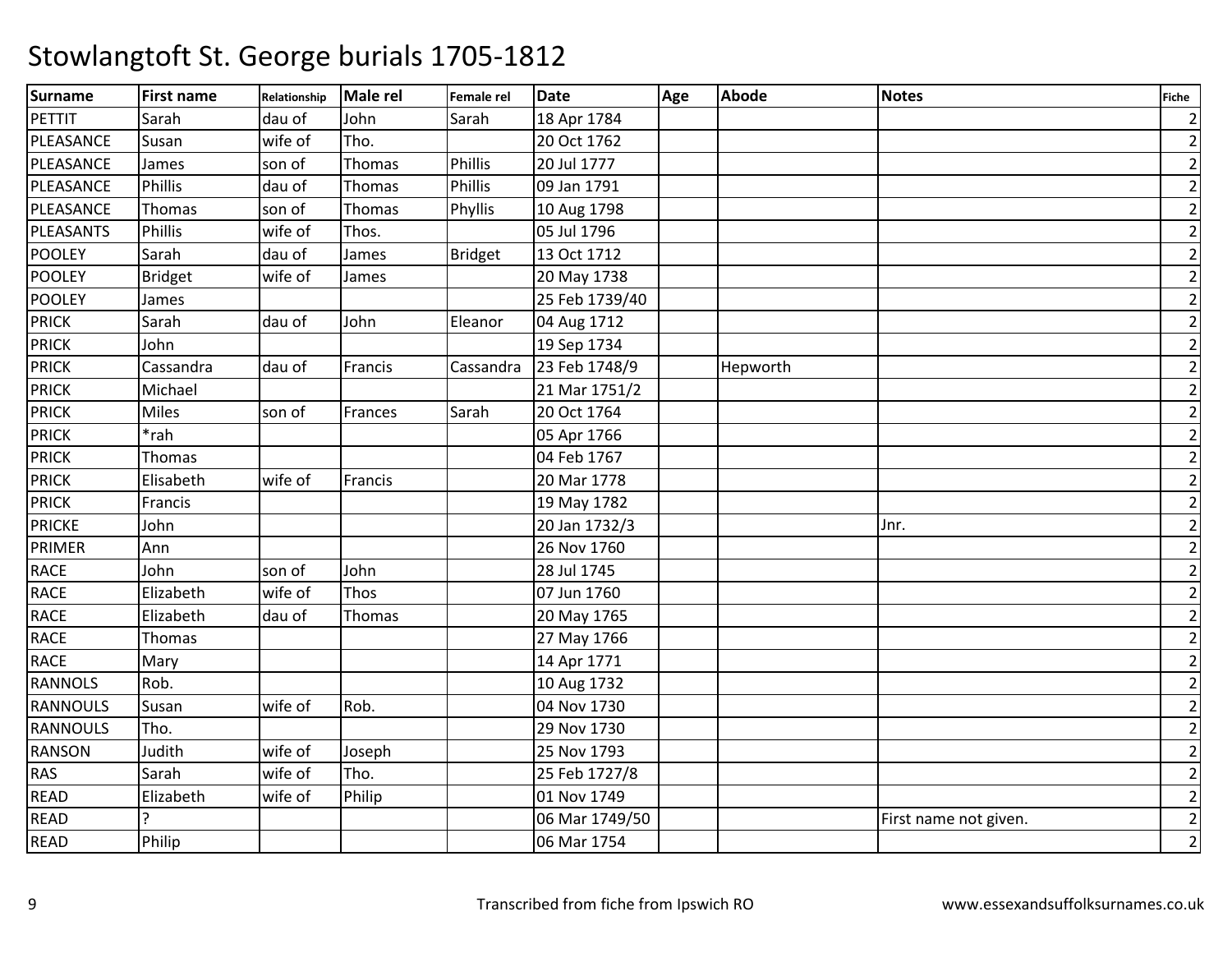| <b>Surname</b> | <b>First name</b> | Relationship | Male rel | Female rel | <b>Date</b>   | Age    | <b>Abode</b> | Notes                                | <b>Fiche</b>   |
|----------------|-------------------|--------------|----------|------------|---------------|--------|--------------|--------------------------------------|----------------|
| <b>REEVE</b>   | Mary              |              |          |            | 18 Dec 1788   |        |              | Widow                                | $\overline{2}$ |
| <b>REVE</b>    | John              |              |          |            | 31 Oct 1763   |        |              |                                      | $\overline{2}$ |
| <b>REVE</b>    | William           |              |          |            | 09 May 1780   |        |              |                                      | $\overline{2}$ |
| <b>RIGHT</b>   | John              |              |          |            | 13 Jun 1726   |        |              |                                      | $\overline{2}$ |
| <b>RUSSELS</b> | Sarah             |              |          |            | 24 Mar 1774   |        |              |                                      | $\overline{2}$ |
| <b>SAMONS</b>  | Ann               | wife of      | Robert   |            | 01 Jun 1773   |        |              |                                      | $\overline{2}$ |
| SAVAGE         | William           | son of       | Edward   | Susan      | 12 Nov 1793   |        |              |                                      | $\overline{2}$ |
| <b>SEMPER</b>  | Mary              | wife of      | Richard  |            | 31 Jul 1763   |        |              |                                      | $\overline{2}$ |
| <b>SHELVER</b> | Elizabeth         | dau of       | Jno      | Mary       | 02 Nov 1754   |        |              |                                      | $\overline{2}$ |
| <b>SHELVER</b> | Rachel            |              |          |            | 02 Oct 1759   |        |              |                                      | $\overline{2}$ |
| <b>SHELVER</b> | Christopher       |              |          |            | 06 Aug 1760   | Infant |              |                                      | $\overline{2}$ |
| <b>SHELVER</b> | Mary              |              |          |            | 23 Mar 1769   |        |              |                                      | $\mathbf 2$    |
| <b>SHELVER</b> | Mary              | wife of      | John     |            | 13 Mar 1774   |        |              |                                      | $\overline{2}$ |
| <b>SHIP</b>    | Joseph            |              |          |            | 03 Apr 1756   |        | Thetford     |                                      | $\overline{2}$ |
| <b>SIMPER</b>  | Robrt             | son of       |          | Mary       | 15 Dec 1723   |        |              |                                      | $\overline{2}$ |
| <b>SIMPER</b>  | Mary              | wife of      | Rob.     |            | 29 Mar 1733   |        |              |                                      | $\overline{2}$ |
| <b>SIMPER</b>  | Richard           | son of       | Richard  | Mary       | 28 Nov 1748   |        |              |                                      | $\overline{2}$ |
| <b>SIMPER</b>  | Thomas            | son of       | Richard  | Mary       | 05 Nov 1749   |        |              |                                      | $\overline{2}$ |
| <b>SIMPER</b>  | Thomas            |              |          |            | 24 Dec 1749   | Infant |              |                                      | $\overline{2}$ |
| <b>SIMPER</b>  | William           |              |          |            | 03 Oct 1752   |        |              |                                      | $\overline{2}$ |
| <b>SIMPER</b>  | Ann               |              |          |            | 01 Aug 1762   |        |              |                                      | $\overline{2}$ |
| <b>SIMPER</b>  | Thomas            |              |          |            | 11 Jan 1767   |        | Ixworth      |                                      | $\overline{2}$ |
| <b>SIMPER</b>  | Sarah             |              |          |            | 13 Aug 1767   |        | Ixworth      |                                      | $\mathbf 2$    |
| <b>SIMPSON</b> | Richard           |              |          |            | 12 Feb 1788   |        |              |                                      | $\overline{2}$ |
| <b>SKINNER</b> | Margaret          |              |          |            | 18 Jun 1716   |        |              |                                      | $\overline{2}$ |
| <b>SMITH</b>   | John              | son of       | John     | Anne       | 10 Oct 1710   |        |              |                                      | $\overline{2}$ |
| <b>SMITH</b>   | John              |              |          |            | 06 Feb 1745/6 |        |              |                                      | $\overline{2}$ |
| <b>SMITH</b>   | Ann               |              |          |            | 08 Aug 1749   |        |              | Widow                                | $\overline{2}$ |
| <b>SMITH</b>   | Zechariah         |              |          |            | 16 May 1762   | Infant |              |                                      | $\overline{2}$ |
|                |                   |              |          |            |               |        |              | The Revd. Mr Thomas Smith, Rector of |                |
| <b>SMITH</b>   | Thomas            |              |          |            | 17 Nov 1762   |        |              | this Parish and Vicar of Pakenham    | $\overline{2}$ |
| <b>SMITH</b>   | William           |              |          |            | 10 Jul 1765   |        |              |                                      | $\overline{2}$ |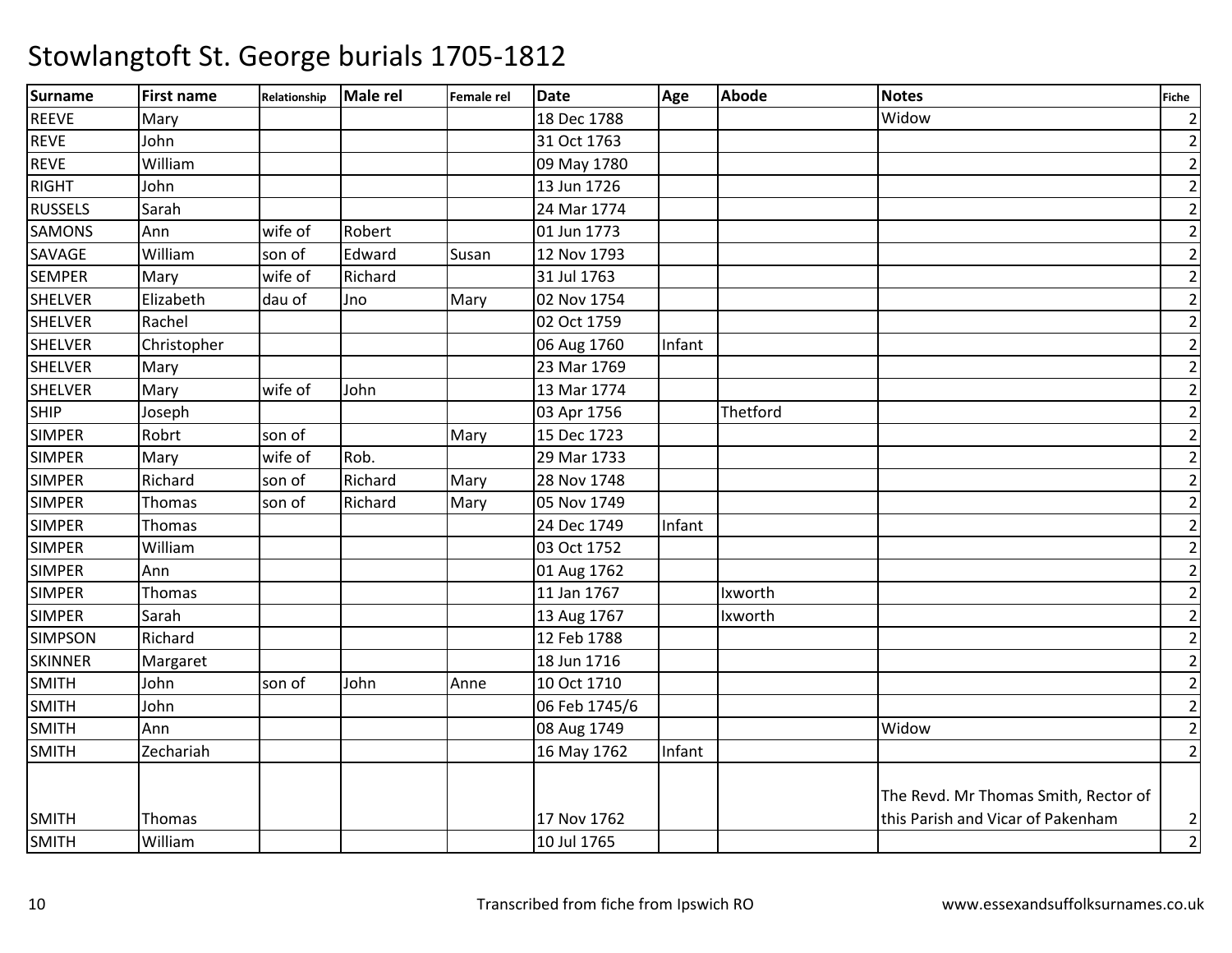| <b>Surname</b>   | <b>First name</b> | Relationship | Male rel | Female rel     | <b>Date</b>   | Age    | <b>Abode</b>        | <b>Notes</b>               | Fiche          |
|------------------|-------------------|--------------|----------|----------------|---------------|--------|---------------------|----------------------------|----------------|
| <b>SMITH</b>     | Sarah             | dau of       | John     | Sarah          | * * 1788      |        |                     |                            | $\overline{2}$ |
| <b>SMITH</b>     | Mary              |              |          |                | 20 Oct 1795   |        |                     | Widow                      | $\overline{2}$ |
| <b>SMITH</b>     | Mary              |              |          |                | 05 Apr 1798   |        |                     | Widow. Died 05 Apr.        | $\mathbf{2}$   |
| <b>SMITH</b>     | Mary              |              |          |                | 22 Aug 1812   | 12     |                     |                            | $\mathbf{2}$   |
| <b>SOMMERS</b>   | Thomas            |              |          |                | 19 Feb 1747/8 |        |                     | The elder                  | $\mathbf{2}$   |
| <b>SOMMERS</b>   | Thomas            |              |          |                | 11 Nov 1758   |        | Tottington, Norfolk |                            | $\overline{2}$ |
| <b>STEBBINGS</b> | Mary              | dau of       | Richard  | Mary           | 25 Sep 1796   |        |                     |                            | $\mathbf{2}$   |
| <b>STEDMAN</b>   | John              | son of       | John     | <b>Bridget</b> | 31 Jul 1780   |        |                     |                            | $\mathbf{2}$   |
| <b>STOCKING</b>  | Thomas            |              |          |                | 24 May 1710   |        |                     |                            | $\mathbf{2}$   |
| <b>STOCKINGS</b> | Anne              |              |          |                | 19 Sep 1725   |        |                     | Widow                      | $\overline{2}$ |
| <b>SUMMERS</b>   | Sarah             | wife of      | Tho.     |                | 31 Mar 1723   |        |                     |                            | $\overline{2}$ |
| <b>SUMMERS</b>   | Catharine         | wife of      | Tho.     |                | 26 Jan 1736/7 |        |                     |                            | $\overline{2}$ |
| <b>SUMMERS</b>   | Abigail           |              |          |                | 14 Jan 1770   |        | Tottingham          |                            | $\mathbf{2}$   |
| <b>SYER</b>      | Ann               |              |          |                | 27 Nov 1705   |        |                     | An old maid                | $\mathbf{2}$   |
| SYM[Y_]ER        | Robert            | son of       | Rob      | Mary           | 19 Sep 1705   |        |                     |                            | $\mathbf{2}$   |
| <b>TILLEMANS</b> | Peter             |              |          |                | 07 Dec 1734   |        | Richmond, Surrey    |                            | $\overline{2}$ |
| <b>TOPLACE</b>   | Robt              |              |          |                | 25 Nov 1706   |        | Stowhall            | A servant                  | $2\vert$       |
| <b>TRODG</b>     | Elexabth          |              |          |                | 22 Nov 1728   |        |                     |                            | $\mathbf{2}$   |
| <b>TRODGETT</b>  | Joseph            |              |          |                | 27 Nov 1741   |        |                     |                            | $\mathbf{2}$   |
| <b>TUCK</b>      | William           | son of       | George   | Anne           | 14 Dec 1801   |        |                     |                            | $\overline{2}$ |
| <b>TUCK</b>      | Sophia            | dau of       | James    | Elizabeth      | 09 Nov 1806   |        |                     | Mother's maiden name: Gale | $\overline{2}$ |
| <b>TURK</b>      | Thomas            |              |          |                | 08 Oct 1791   |        |                     |                            | $\overline{2}$ |
| <b>TURK</b>      | Hester            |              |          |                | 10 Dec 1793   |        |                     | Widow                      | $\mathbf{2}$   |
| <b>TURNER</b>    | Anne              |              |          |                | 16 Jun 1726   |        |                     |                            | $\mathbf{2}$   |
| <b>TURNER</b>    | Mary              |              |          |                | 19 Nov 1727   | Infant |                     |                            | $\overline{2}$ |
| <b>TURNER</b>    | Thomas            |              |          |                | 18 Jan 1740/1 |        |                     |                            | $\overline{2}$ |
| <b>TURNER</b>    | Ann               |              |          |                | 06 Sep 1754   |        |                     | Widow                      | $\mathbf{2}$   |
| <b>TURNER?</b>   | Mary              | wife of      | James    |                | 09 Jul 1789   |        |                     |                            | $\mathbf{2}$   |
| <b>WALLER</b>    | Mary              | wife of      | Richard  |                | 19 Aug 1712   |        |                     |                            | $\mathbf{2}$   |
| <b>WALLER</b>    | Mary              | dau of       | James    | Susan          | 12 Jan 1744/5 |        |                     |                            | $\overline{2}$ |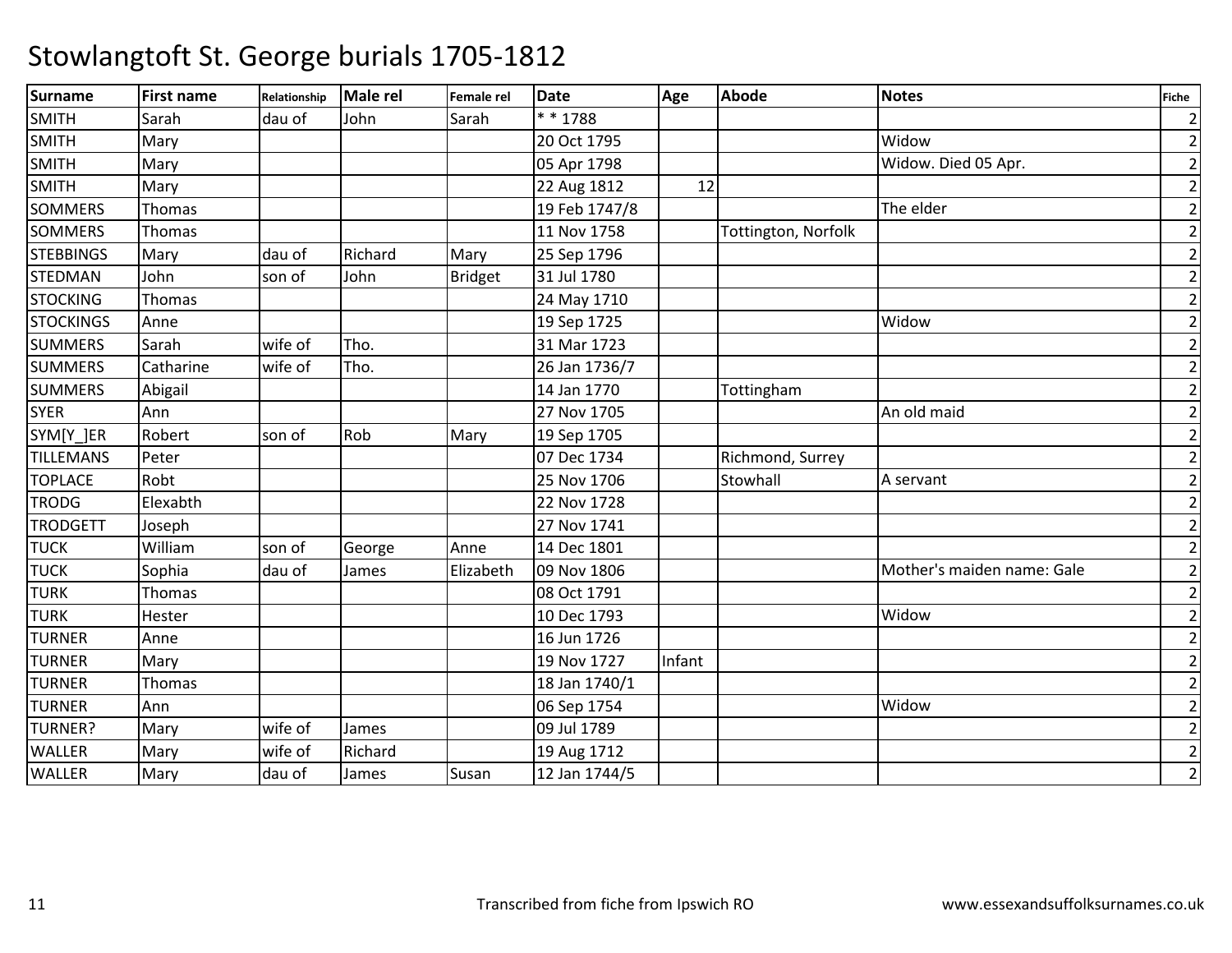| Surname         | <b>First name</b> | Relationship | <b>Male rel</b> | Female rel | Date          | Age    | <b>Abode</b> | <b>Notes</b>                             | <b>Fiche</b>            |
|-----------------|-------------------|--------------|-----------------|------------|---------------|--------|--------------|------------------------------------------|-------------------------|
|                 |                   |              |                 |            |               |        |              |                                          |                         |
|                 |                   |              |                 |            |               |        |              | (referring to James Waller and Henry     |                         |
|                 |                   |              |                 |            |               |        |              | Nunn, buried the same day)               |                         |
|                 |                   |              |                 |            |               |        |              | "Memorandum. The Two above               |                         |
|                 |                   |              |                 |            |               |        |              | Persons were kill'd at their work by the |                         |
| <b>WALLER</b>   | James             |              |                 |            | 28 Jun 1751   |        |              | falling in of ye Pit in Mill-Field."     | $\overline{\mathbf{c}}$ |
| <b>WARD</b>     | Elexebth          | wife of      | Tho.            |            | 06 Sep 1727   |        |              |                                          | $\overline{2}$          |
| <b>WARD</b>     | Tho               |              |                 |            | 26 Jun 1737   |        |              |                                          | $\overline{2}$          |
| <b>WARD</b>     | Alice             |              |                 |            | 02 Nov 1737   |        |              |                                          | $\overline{2}$          |
| <b>WESTONE</b>  | John              | son of       | Willim          | Ann        | 22 Feb 1808   | 1y10m  |              | Mother's maiden name: Woods              | $\mathbf{2}$            |
| <b>WHITE</b>    | Richard           | son of       | Richard         | Margaret   | 06 Feb 1782   |        |              |                                          | $\overline{2}$          |
| <b>WIARS</b>    | John              |              |                 |            | 30 Jul 1780   |        |              |                                          | $\overline{2}$          |
| <b>WIERS</b>    | $\overline{a}$    |              |                 |            | 12 * 1789     |        |              | <b>Widow Wiers</b>                       | $\overline{2}$          |
| <b>WILLIAMS</b> | William           |              |                 |            | 14 Feb 1808   | 57     |              |                                          | $\overline{2}$          |
|                 |                   |              |                 |            |               |        |              | Married man. Mother's maiden name:       |                         |
| <b>WILLIAMS</b> | Richard           | son of       | William         | Mary       | 06 Nov 1809   | 21     |              | Easland                                  | $\overline{2}$          |
| <b>WILLIAMS</b> | Mary              |              |                 |            | 01 Dec 1811   | 61     |              | Widow                                    | $\overline{2}$          |
|                 |                   |              |                 |            |               |        |              | Hon. Lady Ann wife of Sir George         |                         |
|                 |                   |              |                 |            |               |        |              | Wombwell, Baronet (late Belasyse,        |                         |
| <b>WOMBWELL</b> | Ann               | wife of      | George          |            | 16 Jul 1808   | 41     |              | spinster)                                | $\overline{\mathbf{c}}$ |
| <b>WOOD</b>     | Elizth.           | wife of      | Walter          |            | 05 Dec 1724   |        |              |                                          | $\overline{2}$          |
| <b>WOOD</b>     | Nanah             |              |                 |            | 09 Mar 1727/8 | Infant |              |                                          | $\overline{2}$          |
| <b>WOODS</b>    | Walter            | son of       | Walter          |            | 24 Mar 1727/8 |        |              |                                          | $\overline{2}$          |
| <b>WOODS</b>    | Judy              | wife of      | Walter          |            | 15 Dec 1730   |        |              |                                          | $\overline{2}$          |
| <b>WOODS</b>    | Eliz              | wife of      | Wallter         |            | 09 Aug 1737   |        |              |                                          | $\mathbf{2}$            |
| <b>WOODS</b>    | Mary              |              |                 |            | 10 Jan 1750/1 |        |              |                                          | $\overline{2}$          |
| <b>WOODS</b>    | Walter            |              |                 |            | 04 Mar 1750/1 |        |              |                                          | $\overline{2}$          |
|                 |                   |              |                 |            |               |        |              | Twin of Mary, buried same day.           |                         |
| <b>WRIGHT</b>   | Henry             | son of       | Thomas          | Grizel     | 08 Sep 1720   |        |              | Baptised 05 Sep.                         | $\overline{2}$          |
|                 |                   |              |                 |            |               |        |              | Twin of Henry, buried same day.          |                         |
| <b>WRIGHT</b>   | Mary              | dau of       | Thomas          | Grizel     | 08 Sep 1720   |        |              | Baptised 05 Sep.                         | $\mathbf{2}$            |
| <b>WRIGHT</b>   | Grisell           | wife of      | Tho.            |            | 15 Oct 1724   |        |              |                                          | $\overline{2}$          |
| <b>WRIGHT</b>   | Hen.              |              |                 |            | 12 Nov 1724   |        |              |                                          | $\overline{2}$          |